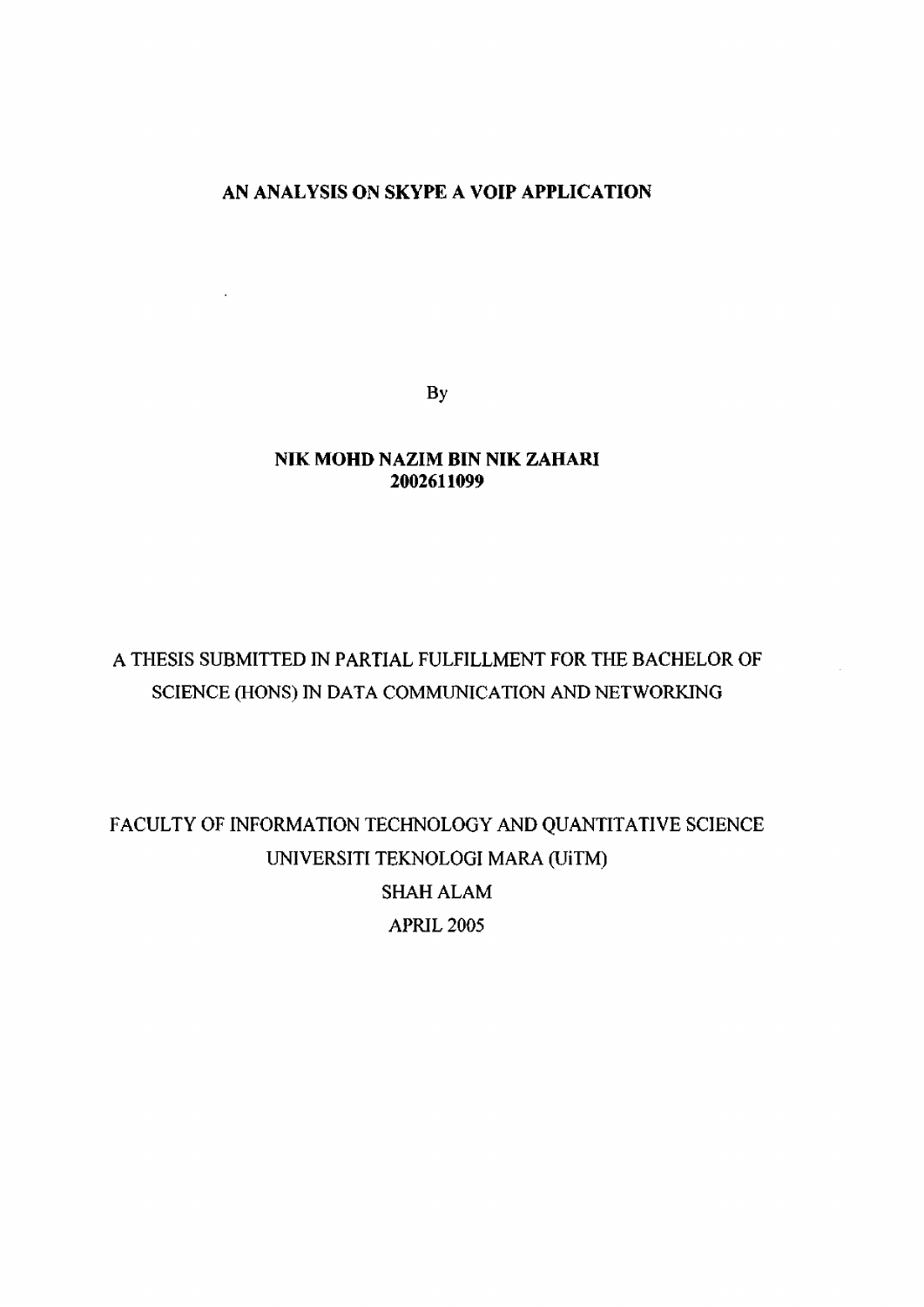## **DECLARATION**

I hereby declare that the work in this thesis is on my own work. Materials of work found by other researchers are mentioned by reference. This thesis neither has in whole nor in part between previously submitted by any unspecified sources or persons.

April 2005 NIK MOHD NAZIM BIN NIK ZAHARI 2002611099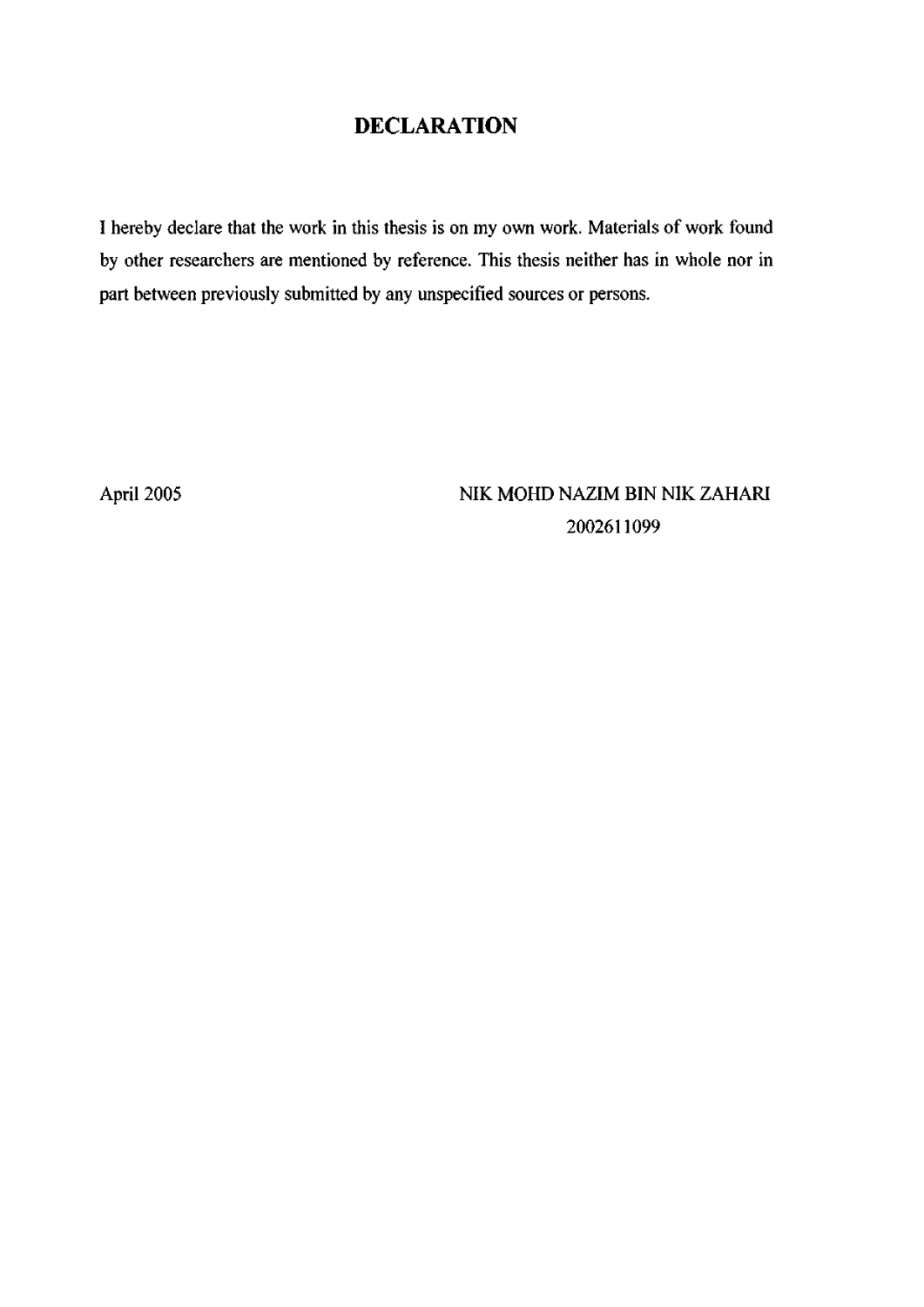## TABLE OF CONTENT

| m<br>л |
|--------|
|--------|

| <b>ACKNOWLEDGEMENT</b>       | ij                |
|------------------------------|-------------------|
| <b>LIST OF TABLES</b>        | vii               |
| <b>LIST OF FIGURES</b>       | $\cdots$<br>VIII. |
| <b>LIST OF ABBREVIATIONS</b> | łХ.               |
| <b>ABSTRACT</b>              |                   |
| <b>CHAPTER</b>               |                   |

## 1.0 **INTRODUCTION**

| 1.1 | Background               |  |
|-----|--------------------------|--|
| 1.2 | <b>Problem Statement</b> |  |
| 1.3 | Research Objective       |  |
| 1.4 | Scope of the Research    |  |
| 1.5 | Significance of Research |  |

#### **2.0 LITERATURE REVIEW**

| 2.1 | Introduction                |                              |   |
|-----|-----------------------------|------------------------------|---|
| 2.2 | What is VolP                |                              | 4 |
| 2.3 | <b>VoIP Security Issues</b> |                              | 5 |
|     |                             | 2.3.1 Issues in Security     | 5 |
|     |                             | 2.3.2 Level of Security      | 6 |
|     |                             | 2.3.3 VolP Vulnerabilities   | 6 |
|     | 2.3.4                       | <b>Standard for Security</b> | 6 |
|     |                             | 2.3.5 Network Intrusions     | 6 |
|     |                             | 2.3.6 Protection Technology  | 7 |
|     | 2.3.7                       | Staffing for Security        | 7 |
| 2.4 |                             | The Strength of VoIP         | 7 |
| 2.5 | The Vulnerabilities of VoIP |                              |   |
| 2.6 | <b>VoIP Protocols</b>       |                              | 9 |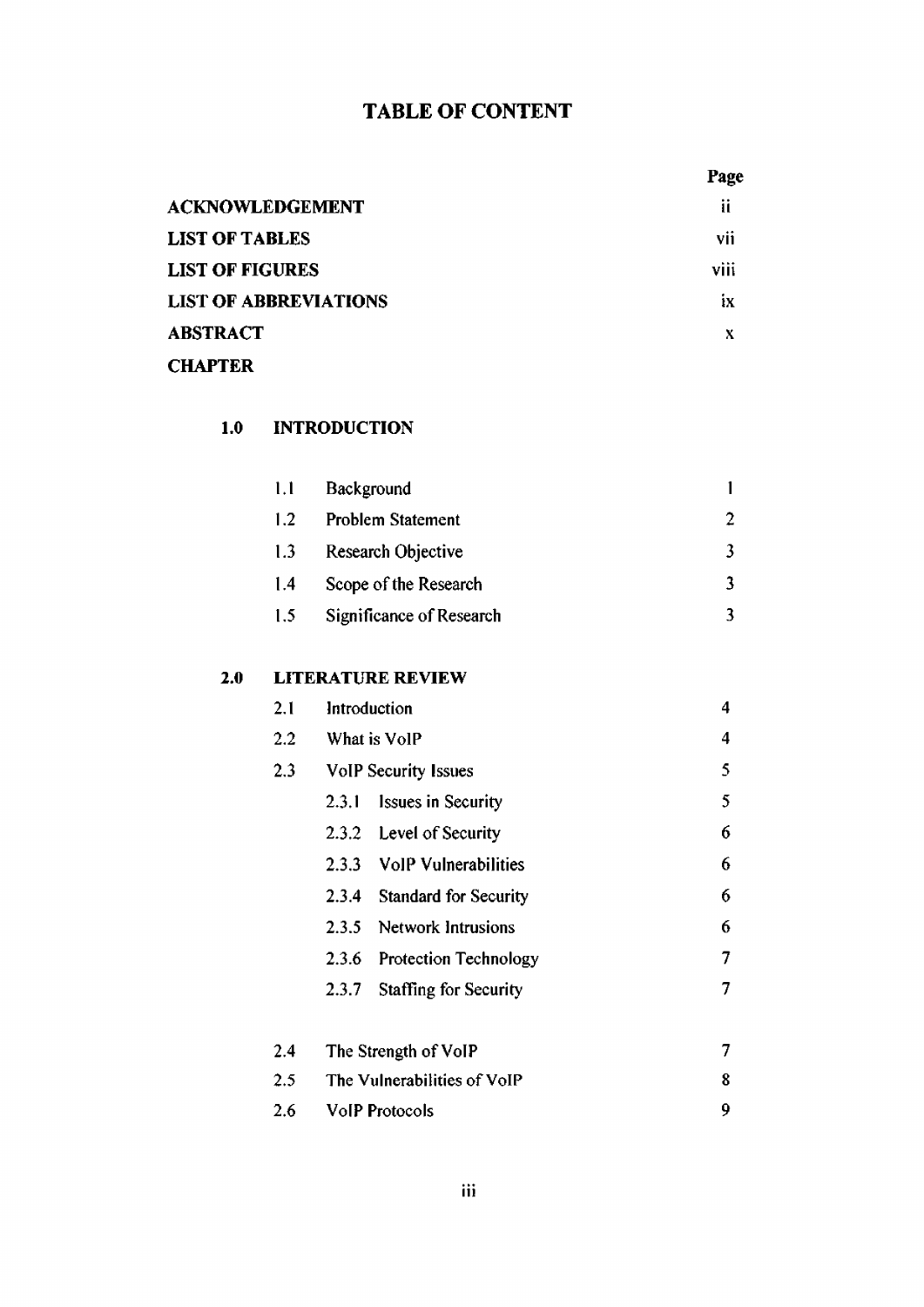| $^{2.7}$ | Softphone |                                     | 10 |
|----------|-----------|-------------------------------------|----|
|          | 2.7.1     | <b>Skype</b>                        | 11 |
|          |           | 2.7.1.1 Encryption                  | 11 |
|          |           | 2.7.1.2 Skype Function              | 12 |
|          |           | 2.7.1.3 SkypeOut                    | 13 |
|          |           | 2.7.1.4 File Transfer               | 14 |
|          |           | 2.7.1.5 Instant Messaging           | 14 |
|          |           | 2.7.2 Skype Security                | 14 |
|          |           | 2.7.2.1 Privacy                     | 14 |
|          |           | 2.7.2.2 Authenticity                | 16 |
|          |           | 2.7.2.3 Availability                | 17 |
|          |           | 2.7.2.4 Resilience                  | 18 |
|          |           | 2.7.2.5 File Transfer Intercept     | 18 |
|          |           | 2.7.2.6 Instant Messaging Intercept | 19 |
|          |           | 2.7.2.7 Speech Intercept            | 19 |
|          |           |                                     |    |

## **3.0 RESEARCH APPROACH AND METHODOLOGY**

 $\mathcal{L}^{\text{max}}_{\text{max}}$ 

| 3.1 | Introduction                   |                                 | 20 |
|-----|--------------------------------|---------------------------------|----|
| 3.2 | Data Collection                |                                 | 20 |
|     | 3.2.1                          | Planning                        | 21 |
|     |                                | 3.2.2 Information Gathering     | 21 |
| 3.3 | Installation and Configuration |                                 | 21 |
|     | 3.3.1                          | <b>Project Requirement</b>      | 22 |
|     |                                | 3.3.1.1 Hardware Requirement    | 22 |
|     |                                | 3.3.1.2 Software Requirement    | 23 |
|     | 3.3.2                          | Improving the Sound Quality     | 23 |
|     | 3.3.3                          | Local Area Network Architecture | 24 |
| 3,4 | <b>Testing and Analyzing</b>   |                                 | 25 |
|     | 3.4.1                          | <b>Sniffer Pro</b>              | 25 |
|     | 3.4.2                          | Ettercap                        | 26 |